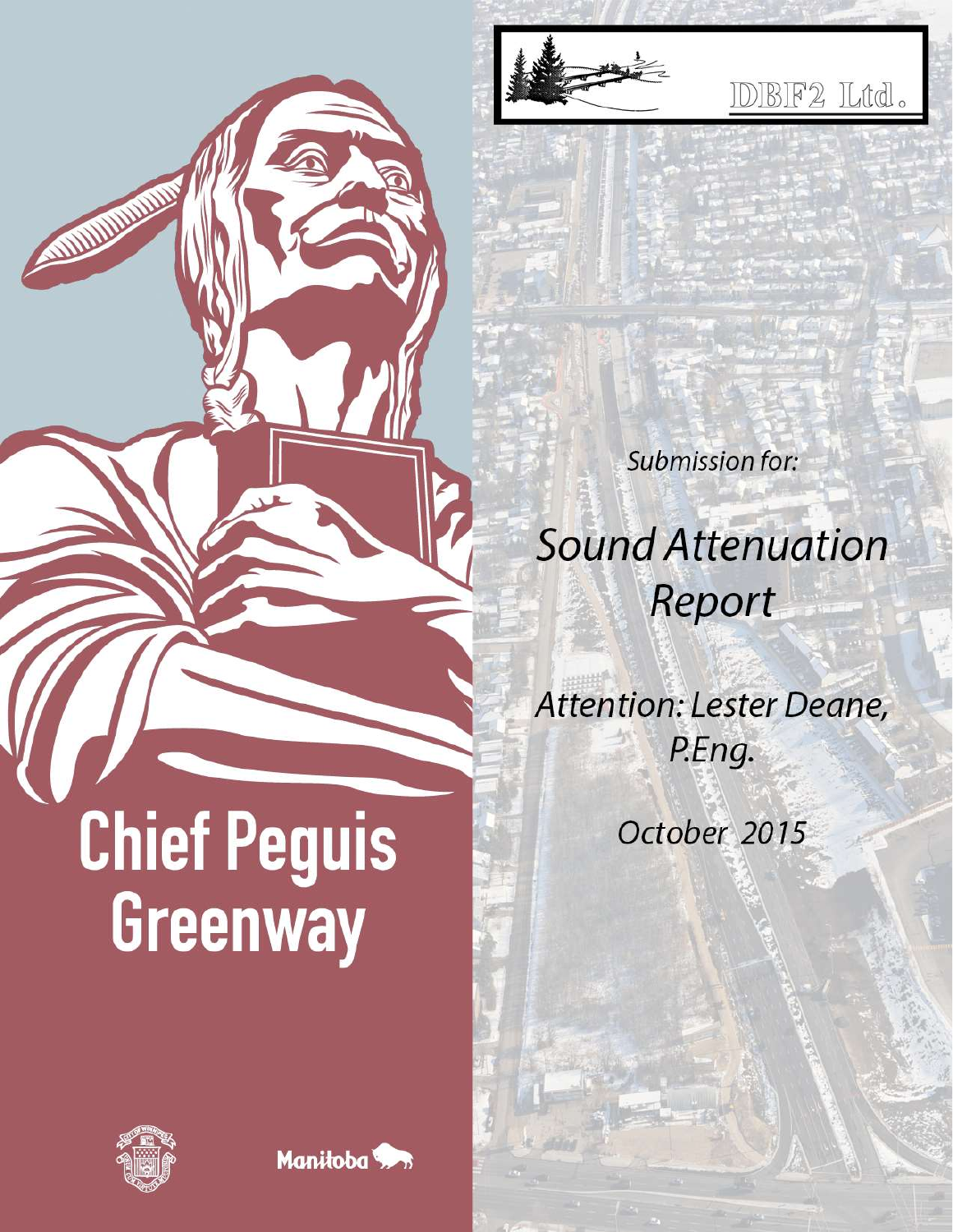### EXECUTIVE SUMMARY

The extension of Chief Peguis Trail from Henderson Highway to Lagimodiere Boulevard was constructed for the City of Winnipeg by DBF2 Ltd. as part of a Public-Private Partnership. The roadway was opened for traffic in late 2011, with landscaping and other minor works being completed in 2012. The contract requires maintenance to be done for a 30 year period, beginning in 2011 and ending in 2041. The contract also requires compliance with the technical requirements of the project, including traffic noise and traffic noise barrier performance.

TetraTech was retained to monitor traffic noise and assess compliance with the City of Winnipeg motor vehicle noise policies and guidelines and the project technical requirements in conjunction with the design objectives of the noise barrier system that was implemented. This report describes the monitoring program that was undertaken between May 25-29, 2015, during year four of the maintenance period. This report details the findings of that assessment.

Traffic noise was monitored at six residential back yards along the new roadway. At each location noise levels were used to compute equivalent 24 hour noise levels (known as L eq 24) and equivalent day-night noise levels (known as L d/n). The day-night noise level imposes a 10 dB increased noise penalty during the 8 nighttime hours between 10 PM and 6 AM as a means of acknowledging the greater impact of nighttime noise on people. The City of Winnipeg noise guideline is to maintain the day-night noise level below 65 dBA (dBA is a units known as A-weighted decibels, and is a scale that simulates the humans audible sound range).

Each of the locations monitored provided results well below the acceptable limits and no further sound attenuation is required.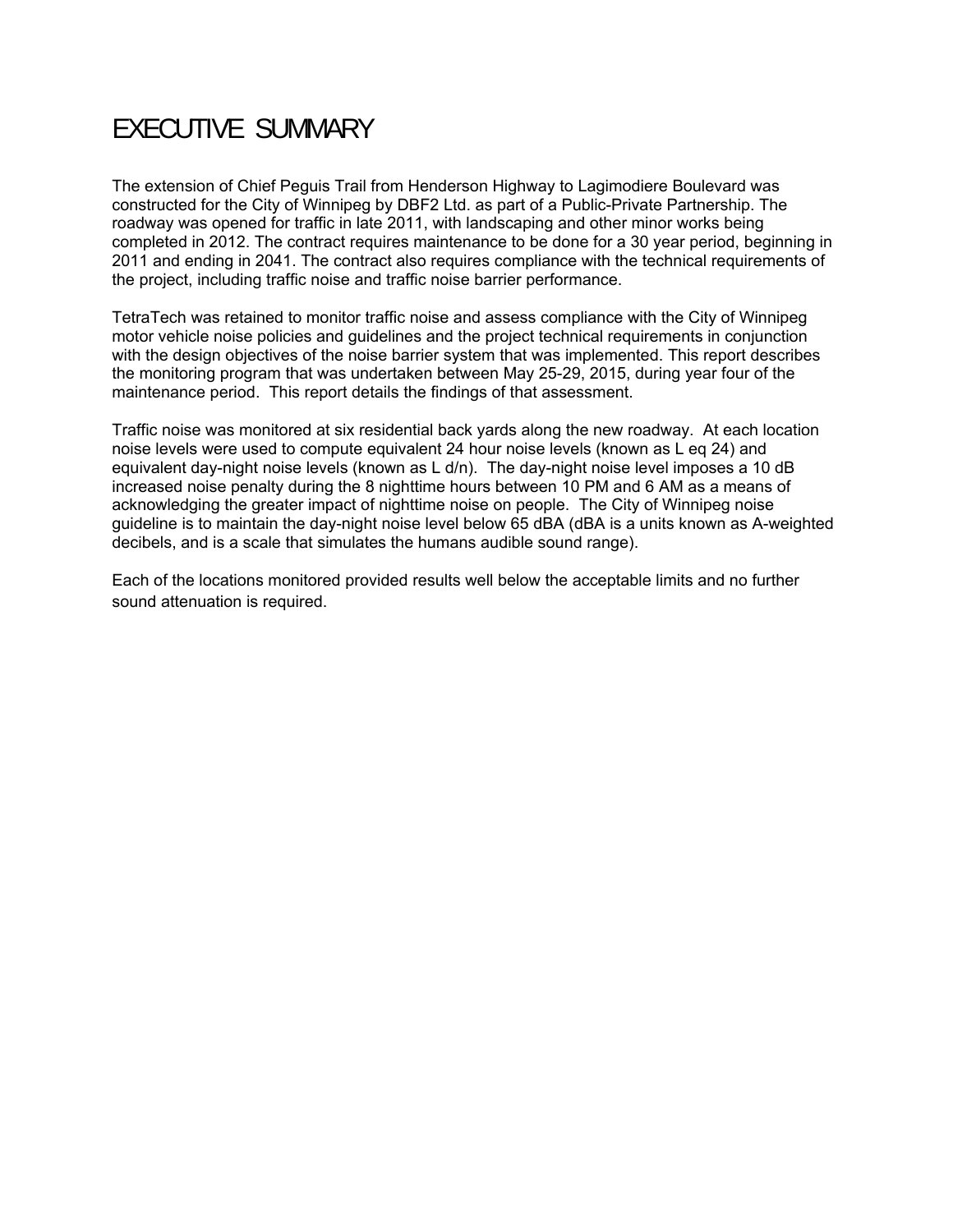## TABLEOFCONTENTS

#### LISTOFTABLES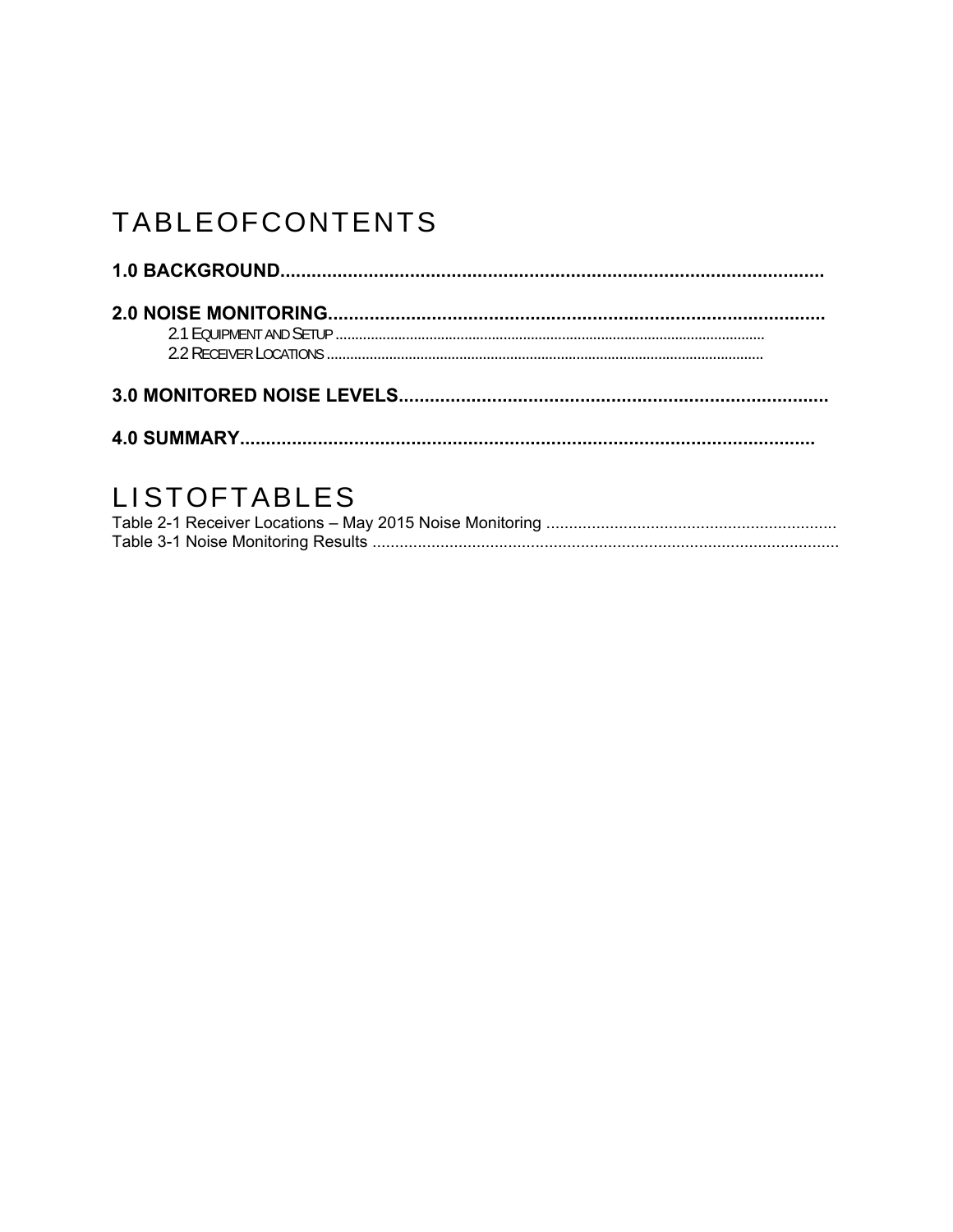#### 1.0 BACKGROUND

Traffic noise mitigation works were designed to comply with the City of Winnipeg motor vehicle noise policies and guidelines and the specific project technical requirements for the Chief Peguis Trail Extension project. The City of Winnipeg traffic noise guideline for regional transportation facilities is a design day-night noise level (L d/n) of 65 dBA, for the 'design year' future traffic volume. The guideline only applies to the outdoor recreation area (i.e. back yard) of residential properties, calculated at a receiver located 1.2m above the ground level nearest the regional transportation facility, and only to lands within 100 m of a regional transportation facility. All testing procedures are performed to comply with the City of Winnipeg by-law and the project technical requirements.

#### 2.0 NOISE MONITORING

#### 2 .1 EQU IPMENT AND SETUP

Two Brüel & Kjær model 2250E Sound level meters and associated equipment for outdoor noise monitoring were rented from XScala Sound and Vibration in Calgary. Each meter setup included an outdoor microphone with windscreen, bird spike, tripod, waterproof case to house the meter and external battery, and extension cable between the case and microphone. A Brüel & Kjær model Model 4231 Calibrator was included and used to calibrate each meter at the beginning of each setup.

The waterproof case housing the meter was chained and padlocked to a tree, fencepost or other fixed object at each monitored location to deter theft. The equipment was also insured against damage and theft.

Each meter was configured to record time averaged sound levels every minute for a 24 hour period, using an A-weighted scale that closely matches the range of sound frequencies audible to humans. The days of the week selected for monitoring were Tuesday, Wednesday and Thursday, since these typically represent the average weekday traffic. It was also desirable to conduct the monitoring before the end of the School Year due to the change in traffic patterns due to summer vacations.

A notebook computer was used to download the sound data. Proprietary software from Brüel & Kjær (BZ-5503 Measurement Partner Suite) was used to download the memory cards, view and graph the data, listen to the recorded sounds (stored as 10 minute .WAV files) and export the data to a .CSV file or Excel spreadsheet for further processing.

A topographic survey of the receiver locations was completed following the noise monitoring to obtain detailed location and elevation data. The survey included ground elevations and locations of the house, noise barrier, significant terrain features and roadway (if possible). The top of wall elevation was also confirmed.

#### 2 .2 RECE IVER LOCATIONS

Candidate receiver locations were identified based on several criteria: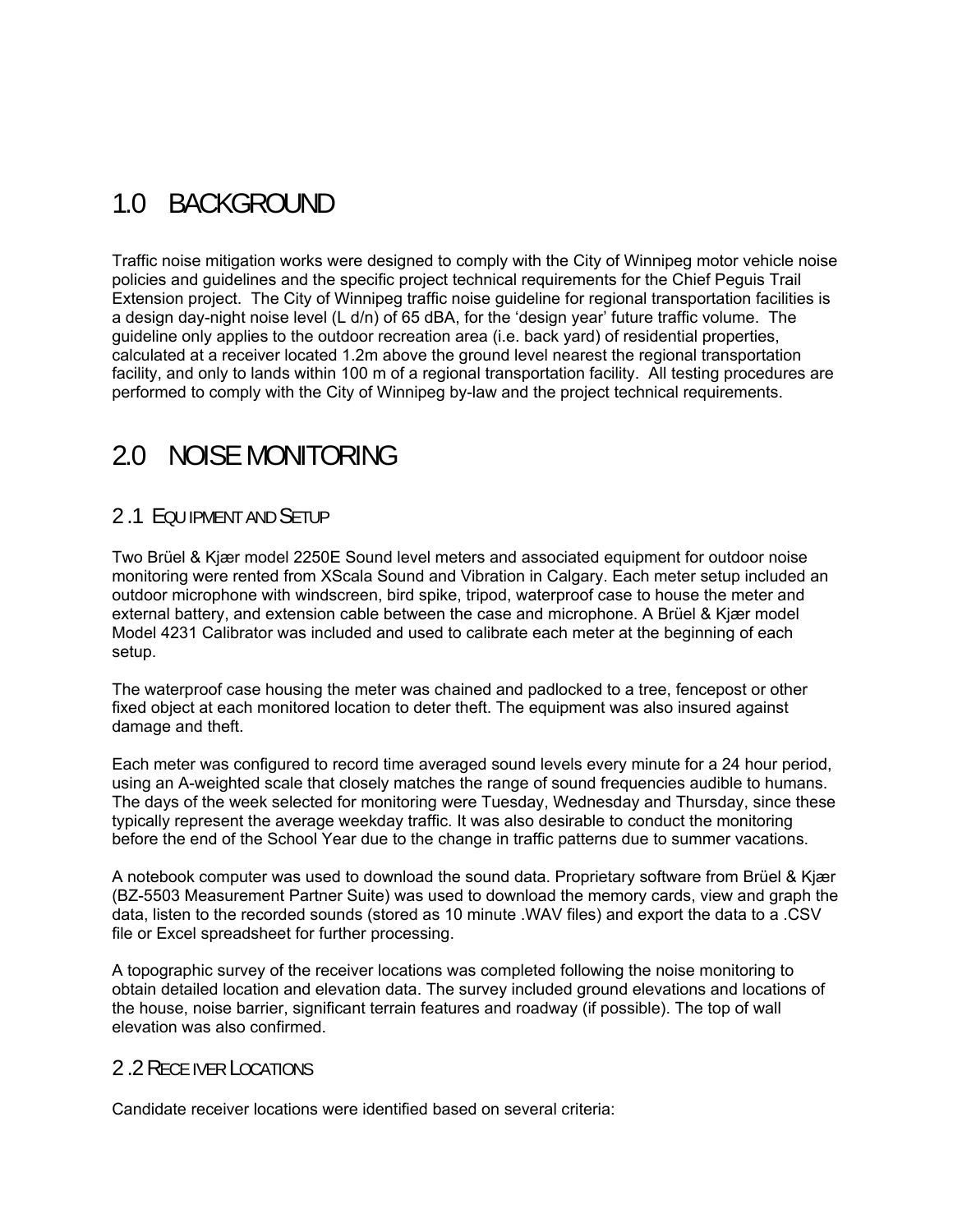- Distributed along the route and representative of typical to worst case conditions.
- Not near the adjoining side streets (Rothesay, Gateway, Lagimodiere), to simplify the traffic noise being recorded only from Chief Peguis Trail.

The six selected receiver locations are shown in **Figure 1** and summarized in the following table:

| ID | Location           | <b>Station</b> | <b>Side of CPT</b> | <b>Barrier Notes</b>                                |
|----|--------------------|----------------|--------------------|-----------------------------------------------------|
|    | Pinecrest          | $2 + 240$      | South              | <b>Has Barrier</b>                                  |
|    | Mellowmead         | $3 + 100$      | <b>North</b>       | <b>Has Barrier</b>                                  |
| 3  | <b>Edelweiss</b>   | $3 + 110$      | South              | <b>Has Barrier</b>                                  |
| 4  | Jim Smith          | $4 + 170$      | South              | <b>Has Barrier</b>                                  |
| 5  | <b>Sunny Hills</b> | $4 + 290$      | <b>North</b>       | No barrier required due to<br>distance from roadway |
| 6  | Mahonee            | $4 + 670$      | South              | No barrier installed                                |

**Table 2-1 Receiver Locations – May 2015 Noise Monitoring** 

#### 3.0 MONITORED NOISE LEVELS

Noise monitoring was setup to obtain a 24 hour period for each site. Monitored data included average sound levels, the maximum instantaneous level and minimum instantaneous level for each minute of the 24 hour monitoring period.

The day night sound levels  $(Ld/n)$  were computed from the one minute average noise levels, adding a 10 dBA increased noise penalty to nighttime noises between 10 PM and 6 AM.

The resultant sound levels were as follows:

**Table 3-1 Noise Monitoring Results** 

| ID | <b>Address</b>     | Number of<br>one minute<br><b>Records</b> | <b>Monitored</b><br>$L$ d/n<br>(dBA) | <b>Guideline Limit</b><br>(Project Goal)<br>(dBA) |
|----|--------------------|-------------------------------------------|--------------------------------------|---------------------------------------------------|
|    | <b>Pinecrest</b>   | 1,338                                     | 58.8                                 | 65                                                |
|    | Mellowmead         | 1,329                                     | 61.0                                 | 65                                                |
| 3  | <b>Edelweiss</b>   | 1,332                                     | 59.6                                 | 65                                                |
|    | Jim Smith          | 1,410                                     | 60.3                                 | 65                                                |
| 5  | <b>Sunny Hills</b> | 1,038                                     | 56.5                                 | 65                                                |
| 6  | Mahonee**          | 1,430                                     | 63.3                                 | 65                                                |

The Project Goal was to maintain noise levels at or below 62 dBA at the end of the 30 year maintenance period in year 2041 and to always maintain less than the 65 dBA limit. This will provide a buffer for future traffic growth and for uncertainties in traffic composition (automobiles vs. trucks) while maintaining traffic noise levels below the City's 65 dBA guideline into the future.

Noise mitigation was not warranted for residential yards on the north side of All Season's lake. The noise level in these properties is and will remain well below the guideline level and Project Goal level. Berm barriers were installed as part of the landscaping to provide some additional noise